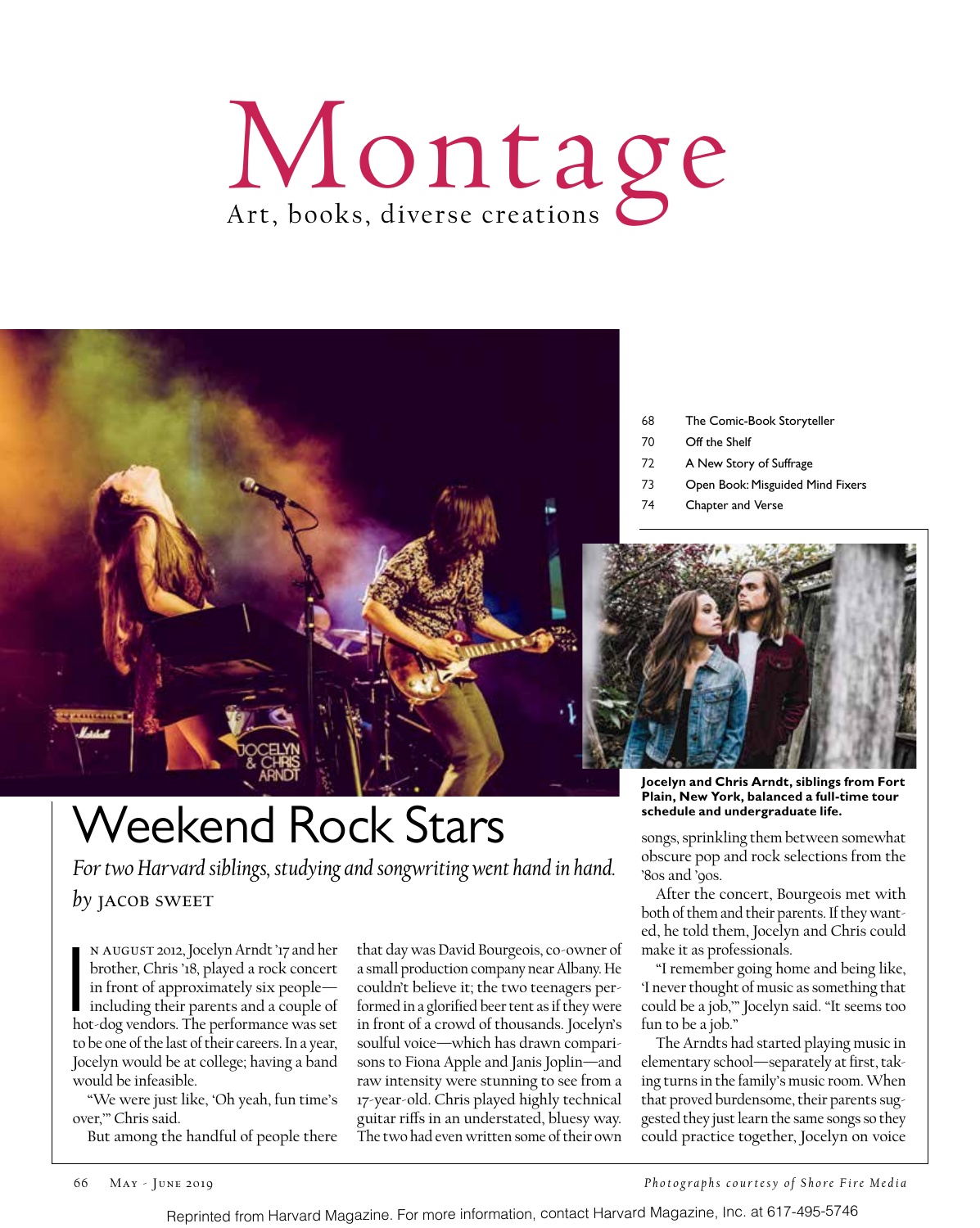and keys and Chris on guitar. Within a couple of years, they performed Led Zeppelin's "Stairway to Heaven" for a small talent show in Fort Plain—their hometown in rural upstate New York. By high school, they had become local rock stars. Classic albums were always playing at home. "The Arndt household has a steadfast rule: we can't have dinner without music playing in the background," Jocelyn said. "Growing up, Chris and I would take turns picking the soundtrack before dinner….We both took it very seriously."

Still, before hearing from Bourgeois, the two thought their musical careers would end after high school. Their parents were both teachers. It just seemed like they'd "go to college and then have college jobs," Chris said.

The December following their beertent performance, Jocelyn was accepted at Harvard. A month later, she and Chris signed a record deal with Bourgeois. The group, called Jocelyn & Chris Arndt, would be filled out by a rotating cast of two or three studio musicians, with Bourgeois on drums. Jocelyn knew that moving to Cambridge wouldn't shake her music resolve, even though her brother was fourand-a-half hours away and writing songs required long-distance correspondence. Every weekend during the semester, she returned to Albany to rehearse and tour. "It worked, I think, because we kind of thought that we could make it work," Jocelyn said. "People at Harvard are pretty hardcore about everything, so I don't know if my commitment seemed any crazier than the next person's."

A year later, Chris joined her at Harvard. They put the finishing touches on *Strangers in Fairyland*, their first studio extended-play record, and took a Greyhound bus out of Boston every weekend to gig around the East Coast. The proximity made it easier to write songs ("Usually really late at night," Chris said) and plan tours.

*Easier,* of course, is relative. During a typical week they'd leave campus on Thursday, travel for nine or 10 hours on a Friday, perform a show that night, travel *another* nine or 10 hours on Saturday, perform another show, and lug themselves back to campus on Sunday. Longer breaks meant more elaborate tours. Weekend homework was done in cars, trains, and hotel rooms between performances. Once, when a Chinese final was scheduled during a tour, Jocelyn

### o p e n b o o k

## Harper Lee, Crime Reporter

**Casey N. Cep** '07, a former Berta Greenwald Ledecky Undergraduate Fellow at this magazine, has since written widely and well, for *The New Yorker*, *The New York Times*, and other publications. But she has never written anything like *Furious Hours: Mur-*

*der, Fraud, and the Last Trial of Harper Lee* (Knopf, \$26.95), her first book, on the dual mysteries of a notorious crime and a famous novelist's attempt to write about it. The gripping pace is established in the prologue.

**…Hundreds** of people were crowded into the gallery, filling the wooden benches that squeaked whenever someone moved or leaning against the back wall if they hadn't arrived in  $\frac{8}{9}$ time for a seat. Late September<sup> $\frac{3}{5}$ </sup> was not late enough for the Alabama heat to have died down, and the air-conditioning in the courtroom wasn't working, so the women waved fans while the men's suits grew damp under DONALD UHRBROCK/THE *LIFE* IMAGES COLLECTION/GETTY IMAGES

their arms and around their collars. The spectators whispered from time to time, and every so often they laughed—an uneasy laughter that evaporated whenever the judge quieted them.

The defendant was black, but the lawyers were white, and so were the judge and jury. The charge was murder in the first degree. Three months before, at the funeral of a 16-year-old girl, the man with his legs crossed patiently beside the defense table had pulled a pistol from the inside pocket of his jacket and shot the Reverend Willie Maxwell three times in the head. Three hundred people had seen him do it. Many of them were now at his trial, not to learn why he had killed the Reverend—everyone in three counties knew that, and some were surprised no one had done it sooner—but to understand the disturbing series of deaths that had come before the one they'd witnessed.

One by one, over a period of seven years, six people close to the Reverend had died under circumstances that nearly everyone agreed were suspicious and some deemed supernatural. Through all of the resulting investigations, the Reverend was represented by a lawyer named



Tom Radney, whose presence in the courtroom that day wouldn't have been remarkable had he not been there to defend the man who killed his former client. A Kennedy liberal in the Wallace South, Radney was used to making headlines, and this time he would make them far beyond the local *Alexander City Outlook*. Reporters…had flocked to Alexander City to cover what was already being called the tale of the murderous voodoo preacher and the vigilante who shot him.

One of the reporters, though, wasn't constrained by a daily deadline. Harper Lee lived in Manhattan but still spent some of each year in Monroeville…only 150 miles away from Alex City. Seventeen years had passed since she'd published *To Kill a Mockingbird* and 12 since she'd finished helping her friend Truman Capote report the crime story in Kansas that became *In Cold Blood.* Now, finally, she was ready to try again.…She would spend a year in town investigating the case, and many more turning it into prose. The mystery in the courtroom that day was what would become of the man who shot the Reverend Willie Maxwell. But for decades after the verdict, the mystery was what became of Harper Lee's book.